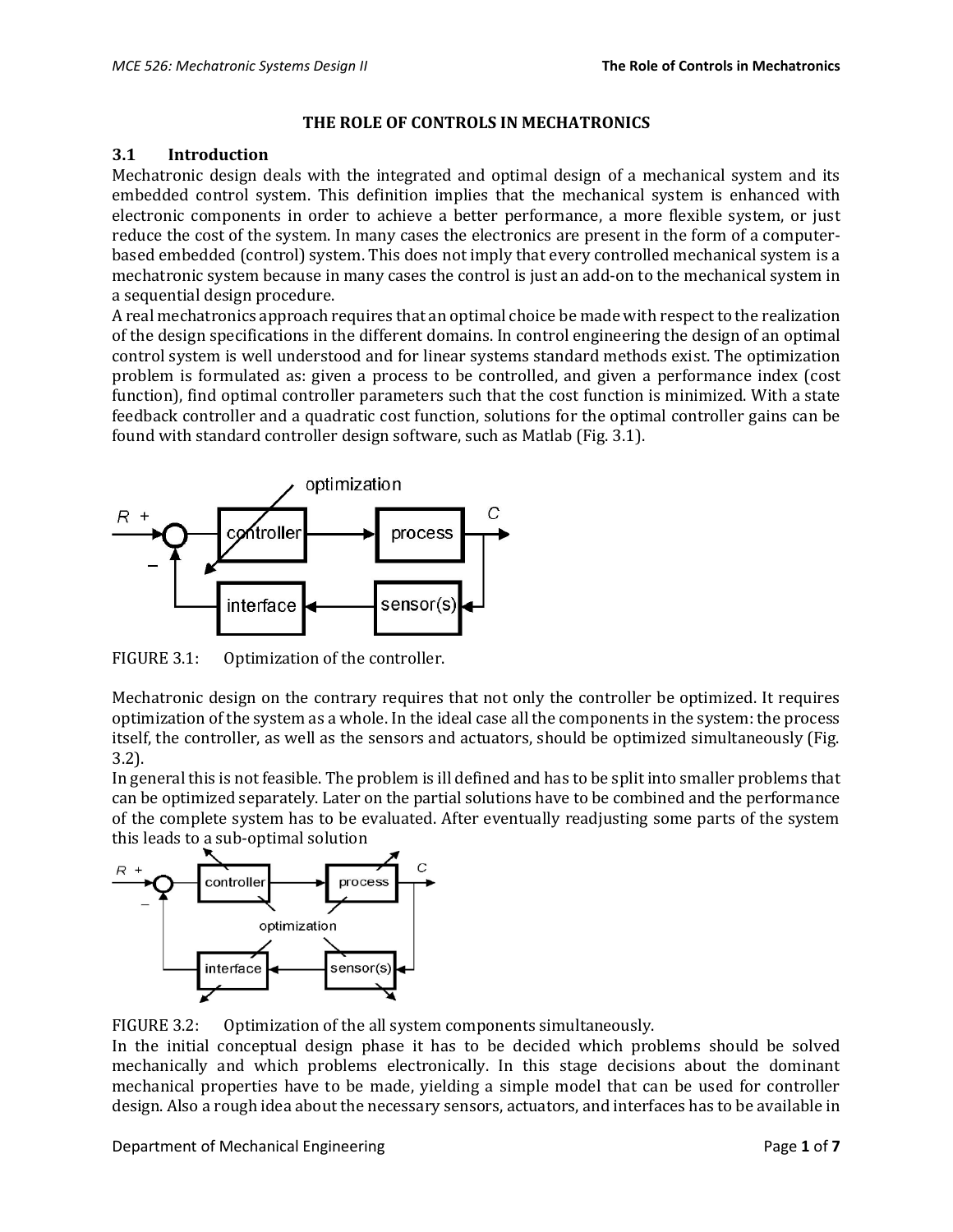this stage. When the different partial designs are worked out in some detail, information about these designs can be used for evaluation of the complete system and be exchanged for a more realistic and detailed design of the different parts.

Although the word mechatronics is new, mechatronic products have been available for some time. In fact, all electronically controlled mechanical systems are based on the idea of improving the product by adding features realized in another domain. Good mechatronic designs are based on a *real systems approach*. But mostly, control engineers are confronted with a design in which major parameters are already fixed, often based on static or economic considerations. This prohibits optimization of the system as a whole, even when optimal control is applied.

In the last days of gramophones, the more sophisticated designs used tacho feedback in combination with a light turntable to achieve a constant number of revolutions. But a really new design was the compact disc player. Instead of keeping the number of revolutions of the disc constant, it aims for a constant speed of the head along the tracks of the disc. This means that the disc rotates slower when tracks with a greater diameter are read. The bits read from the CD are buffered electronically in a buffer that sends its information to the DA converter, controlled by a quartz crystal. This enables the realization of a very constant bit rate and eliminates all audible speed fluctuations. Such a performance could never be obtained from a pure mechanical device only, even if it were equipped with a good speed control system. In fact, the control loop for the disc speed does not need to have very strict specifications. It should only prevent overflow or underflow of the buffer. The high accuracy is obtained in an open loop mode, steered by a quartz crystal (Fig. 3.3).

The flexibility introduced by the combination of precision mechanics and electronic control has allowed the development of CD-ROM players, running at speeds more than 50 times faster than the original audio CDs. A new way of thinking was necessary to come to such a new solution. On the other hand, the CD player is still a sophisticated piece of precision mechanics. No solid-state electronic memory



### **FIGURE 3.3**

Combination of closed-loop and open-loop control in a CD player.



FIGURE 3.4: Mechatronic system.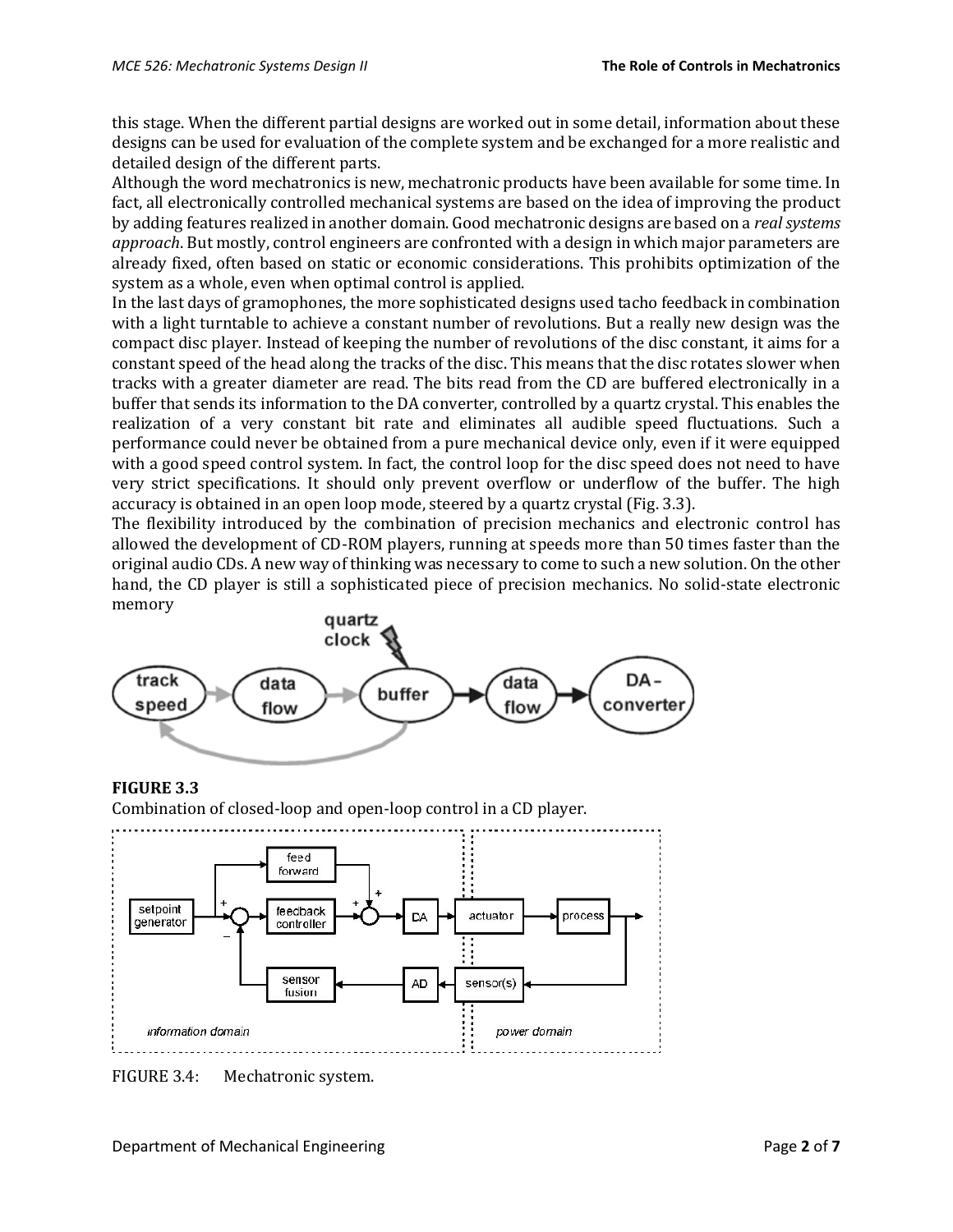# **3.2 Key Elements of Controlled Mechatronic Systems**

A mechatronic system consists by definition of a mechanical part that has to perform certain motions and an electronic part (in many cases an embedded computer system) that adds intelligence to the system.

In the mechanical part of the system power plays a major role. This in contrast to the electronic part of the system where information processing is the main issue. Sensors convert the mechanical motions into electrical signals where only the information content is important or even into pure information in the form of numbers (if necessary, through an AD converter). Power amplifiers convert signals into modulated power. In most cases the power supply is electrical, but other sources such as hydraulic and pneumatic power supplies are possible as well. A controlled mechanical motion system thus typically consists of a mechanical construction, one or more actuators to generate the desired motions, and a controller that steers the actuators based on feed-forward and sensor-based feedback control (Fig. 3.4).

### **3.3 Integrated Modeling, Design and Control Implementation Modeling**

During the design of mechatronic systems it is important that changes in the construction and the controller be evaluated simultaneously. Although a proper controller enables building a cheaper construction, a badly designed mechanical system will never be able to give a good performance by adding a sophisticated controller. Therefore, it is important that during an early stage of the design a proper choice can be made with respect to the mechanical properties needed to achieve a good performance of the controlled system. On the other hand, knowledge about the abilities of the controller to compensate for mechanic imperfections may enable that a cheaper mechanical construction be built. This requires that in an early stage of the design a simple model is available that reveals the performance limiting factors of the system. Still there is a gap between modeling and simulation software used for evaluation of mechanical constructions and software used for controller design. Mechanical engineers are used to finite element packages to examine the dynamic properties of mechanical constructions. It is only after reduction to low-order models (modal analysis) that these models can be used for controller design. On the other hand, typical control-engineering software does not directly support the mechatronic design process either; in the modeling process the commonly used transfer functions and state space descriptions often have lost the relation with the physical parameters of the mechanical construction. Tools are required that allow modeling of mechanical systems in a way that the dominant physical parameters (like mass and dominant stiffness) are preserved in the model and simultaneously provide an interface to the controller design and simulation tools control engineers are used to.

Simulation is an important tool to evaluate the design of mechatronic systems. Most simulation programs like Simulink use block diagram representations and do not support physical modeling in a way that direct tuning of the physical parameters of the mechanical construction and those of the controller is possible as required in the design of mechatronic systems. Recently, programs that allow physical modeling in *various physical domains* became available. They use an object-oriented approach that allows hierarchical modeling and reuse of models. The order of computation is only fixed after combining the subsystems. Examples of these programs are 20-sim, described by Broenink as CAMAS and Dymola.

In this section the modeling and simulation program 20-sim (pronounced Twente Sim) will be used to illustrate the simultaneous design of construction and controller in a mechatronic system. 20-sim supports object-oriented modeling. Power and signal ports to and from the outside world determine each object (Weustink, De Vries, and Breedvel). Inside the object there can be other objects or, on the lowest level, equations. Various *realizations* of an object can contain different or more detailed descriptions as long as the interface (number and type of ports) is identical. Modeling can start by a simple interconnection of (empty) submodels. Later they can be filled with realistic descriptions with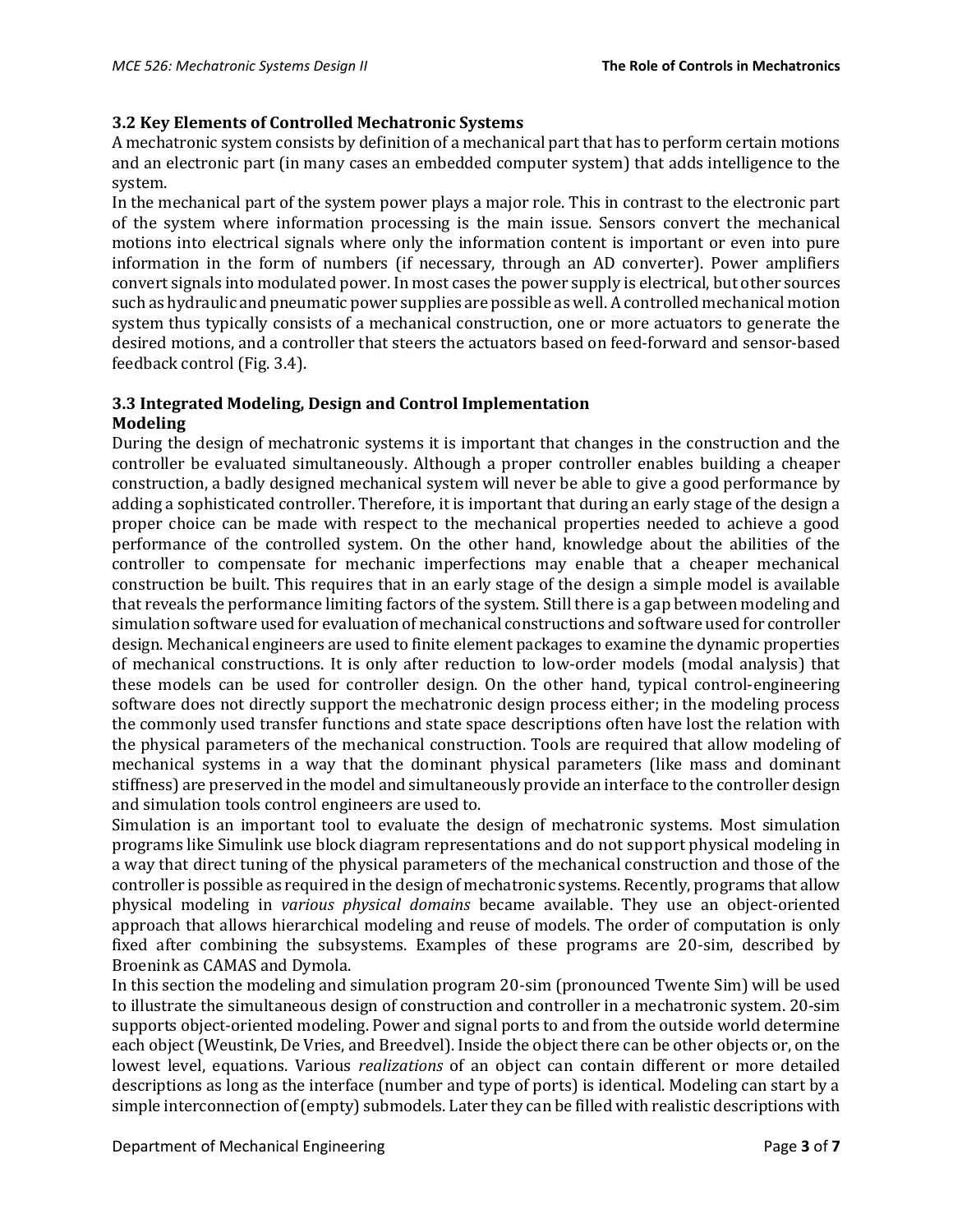various degrees of complexity. De Vries refers to this as *polymorphic* modeling. Submodels can be constructed from other submodels in hierarchical structures. Proper physical modeling is achieved by coupling the submodels by means of the *flow of energy*, rather than by *signals* such as voltage, current, force, and speed. This way of modeling is well suited for mechatronics system design. It will be illustrated with an example.

We want to consider the design of a simple servo system, considering the use of a voltage source, a DC motor, and a mechanical load driven through a transmission (Fig. 3.5).

The transmission is disregarded for the time being. The belt is considered as infinitely stiff and the transformation ratio is taken care of by changing the motor constant. If a power amplifier driven by a signal generator describes the voltage source, we can draw the iconic diagram of Fig. 3.6. At this stage the different *components* in this model are still empty. But all components have electrical and/or mechanical "ports." With the proper interfaces (ports) defined, the components can be connected to each other.



FIGURE 3.5: Simple DC-servo system.



FIGURE 3.7: Icon of the motor expanded to ideal physical elements.

In the next step we can detail the description of the DC motor. One solution could be the description given in Fig. 3.7. The motor is now described by a number of *ideal physical elements*, each representing a basic physical relation. The motor has an electrical (EL) as well as a mechanical port (MECH).

**Department of Mechanical Engineering** Page **4** of **7** and **Page 4** of **7** and **Page 4** of **7**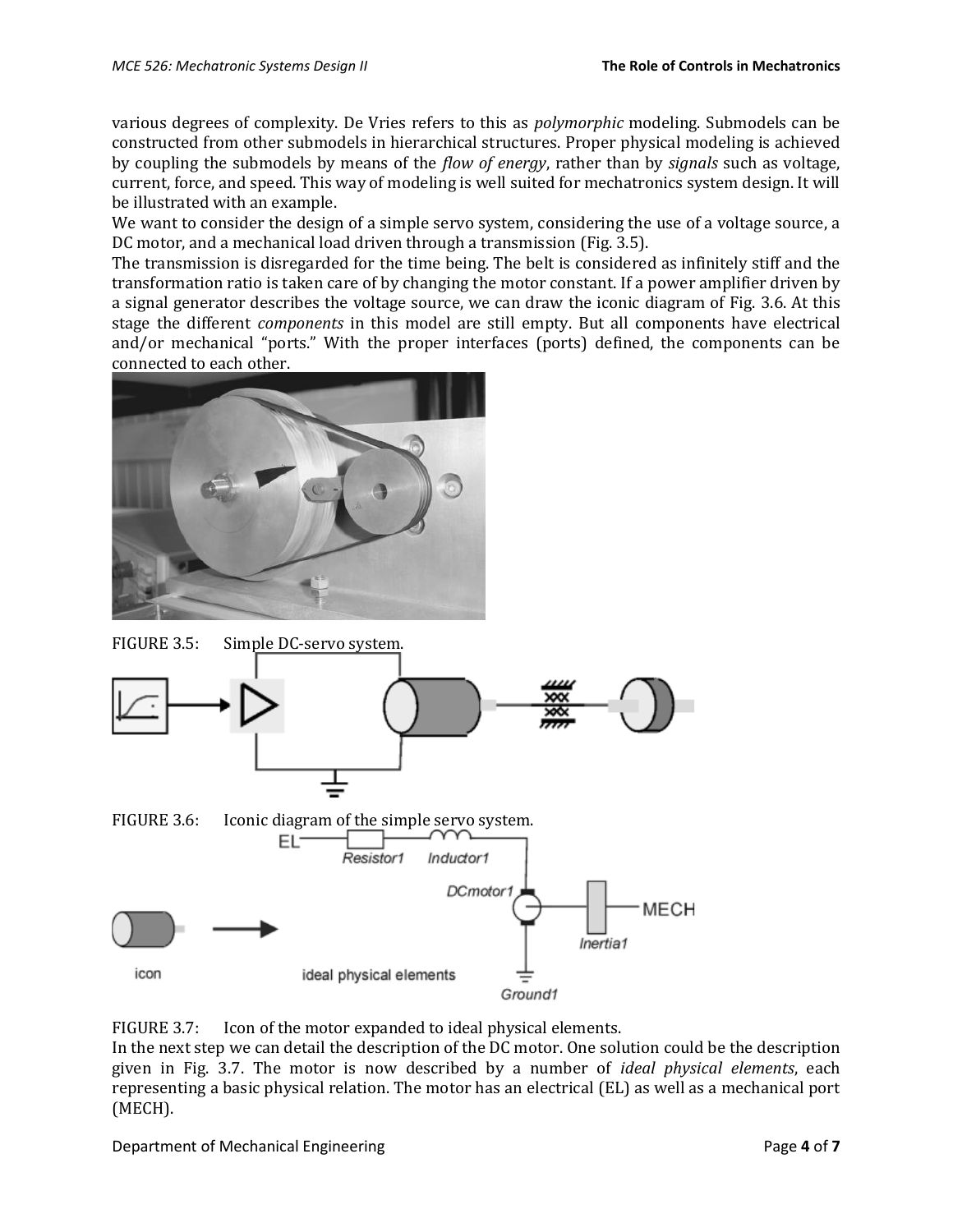Each of the *elements* in this figure can be described as an element with an electrical and/or mechanical port. The idea of ports is made more explicit in so-called bond graphs.

For the electrical elements these are the voltage difference over the element and the current through the element. For the mechanical elements these are the torque and the (angular) velocity. The products of these conjugated variables (*P*=*ui* or *P*=*T*ω) represent power.

If we go down a step further into the hierarchy, we arrive at the level of equations. For instance, an electrical resistor can be described by the equation:

 $p.u = R* p.$  I (3.1)

where the variables *p*.*u* and *p*.*i* indicate the conjugated variables *u* and *i* of the electrical port *p* . Note that this is an equation and not an assignment statement. It could have been written equally well in the form:

$$
p.i = 1/R^*p.u
$$
\n
$$
(3.2)
$$

In a similar way the inductance can be described by the equations:

p.u = L\*ddt(p.i) 
$$
OR(p.i) = 1/L * int(p.u)
$$
 (3.3)

where ddt( *p*.*i*) denotes *di*/*dt* and int(*p*.*u*) denotes ʃ*udt*. In case of an R-element there is no preference for one of the two forms. For the I-element the integral form is preferred in the simulations. 20-sim determines the preferred causal form and derives the equations automatically.

The energy flow or *power P* is the product of *two conjugated signals*, called effort (*e*) and flow (*f*):  $P = ef$  (3.4)

Examples of this expression in the mechanical and electrical domain are

$$
P = Fv \text{ or } P = T\omega \tag{3.5}
$$
  
 
$$
P = ui \tag{3.6}
$$

Where *F* is force, *v* is velocity, *T* is torque, ω is angular velocity, *u* is voltage, and *I* is current.



FIGURE 3.8: Complete model in the form of ideal physical elements.



FIGURE 3.9: Model extended with transmission

When we expand the complete Fig. 3.6 we obtain Fig. 3.8. When this model is processed a message pops up that indicates that inertia 2 has a dependent state. The two inertias in this model always have the same speed, and therefore, they are dependent. They cannot have independent initial conditions.

The message indicates that this element can only be written in derivative form: There are several ways to deal with this problem.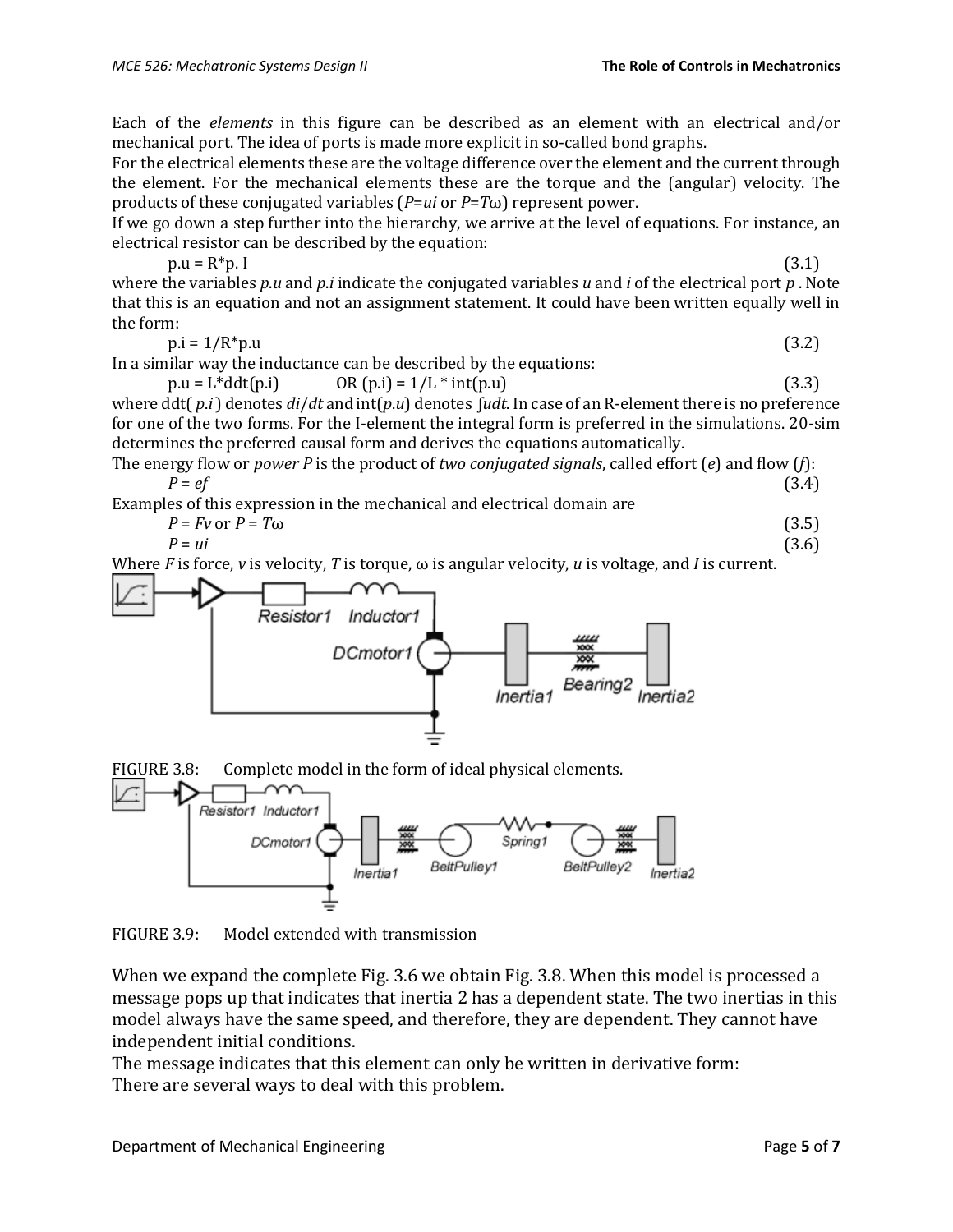1. The two inertias can be combined into one inertia (the program will do this automatically).

A message pops up that the dependency of the two inertias has been solved symbolically.

2. Dealing with the derivative causality by means of an implicit integration algorithm.

3. The transmission can be added, including some flexibility in the belt.

If the flexibility is negligible, solution 1 leads to the simplest model. On the other hand, the warning raises the question whether the flexibility of the belt can be disregarded indeed. If not, the model has to be extended with a spring element. It should be noted that this should not be done for numerical reasons only. If the transmission were very stiff, this would result in high-frequency dynamics and lead to unnecessary slow simulations. On the other hand, if the flexibility is important, as it is in this system, the warning draws the designer's attention to the fact that the model may be oversimplified. In Fig. 3.9 the transmission, including a spring element, has been added. Processing of this model does not produce any warnings.

This example illustrates how modern software can help to come up with a model that has the complexity that is needed for a particular problem. Physical models, in the form of an iconic diagram, based on connecting elements by means of power ports, may help in this modeling process. The user can select the preferred view, whether this is a bond graph, an iconic diagram with ideal physical element, or a view using higher lever submodels, like in Fig. 3.6. In the next section it will be shown how to use this model for the design of controllers.

### **Control System Design Methodologies**

Many processes can be reasonably well controlled by means of PID controllers. This is due to the fact that these processes can be more or less accurately described by means of a second-order model. Tuning rules, like those of Ziegler Nichols, enable less experienced people to tune such controllers. Relatively simple models can also describe many mechatronic systems. A mechatronic system mostly consists of an actuator, some form of transmission, and a load. A fourth-order model can properly describe such a system. The performance-limiting factor in these systems is the resonance frequency. A combination of position and tacho feedback (basically a PD controller) can be applied here as well. But due to the resonant poles proper selection of the signals to be used in the feedback is essential. Efforts have been made to derive recipes for tuning such systems, in addition to selecting the proper feedback signals. Computer support tools are essential to enable less experienced designers to use these recipes describe a structural design method for mechatronic systems. The method starts with reducing the conceptual design to a fourth-order model that represents the dominant properties of the system in terms of the total mass to be moved and the dominant stiffness. This model still has physical meaningful parameters. In this model appropriate sensors are chosen, as well as a path generator. In the conceptual design phase a simple controller is developed and mechanical properties are changed, if necessary. Then a more detailed design phase follows where also parameter uncertainties are taken into account.

### **Servo System Design**

Here we will consider some simple aspects of the design of a servo system in order to illustrate the advantage of the use of physical models and to illustrate the need for an integrated design approach. We consider the model discussed before, a load driven by an electric motor, through a flexible transmission.

The iconic diagram of this model was given in Fig. 3.9. In this example a current amplifier has replaced the voltage amplifier allowing the removal of the electrical resistor and the inductance. In the step responses of Fig. 3.10 the resonance due to the flexible transmission is clearly visible.

From the equations used for the simulation, 20-sim can automatically derive a model in a form suitable for controller design, such as a state-space description, a transfer function, or poles and zeros. An interface is provided to Matlab enabling, for instance, to use Matlab algorithms to compute